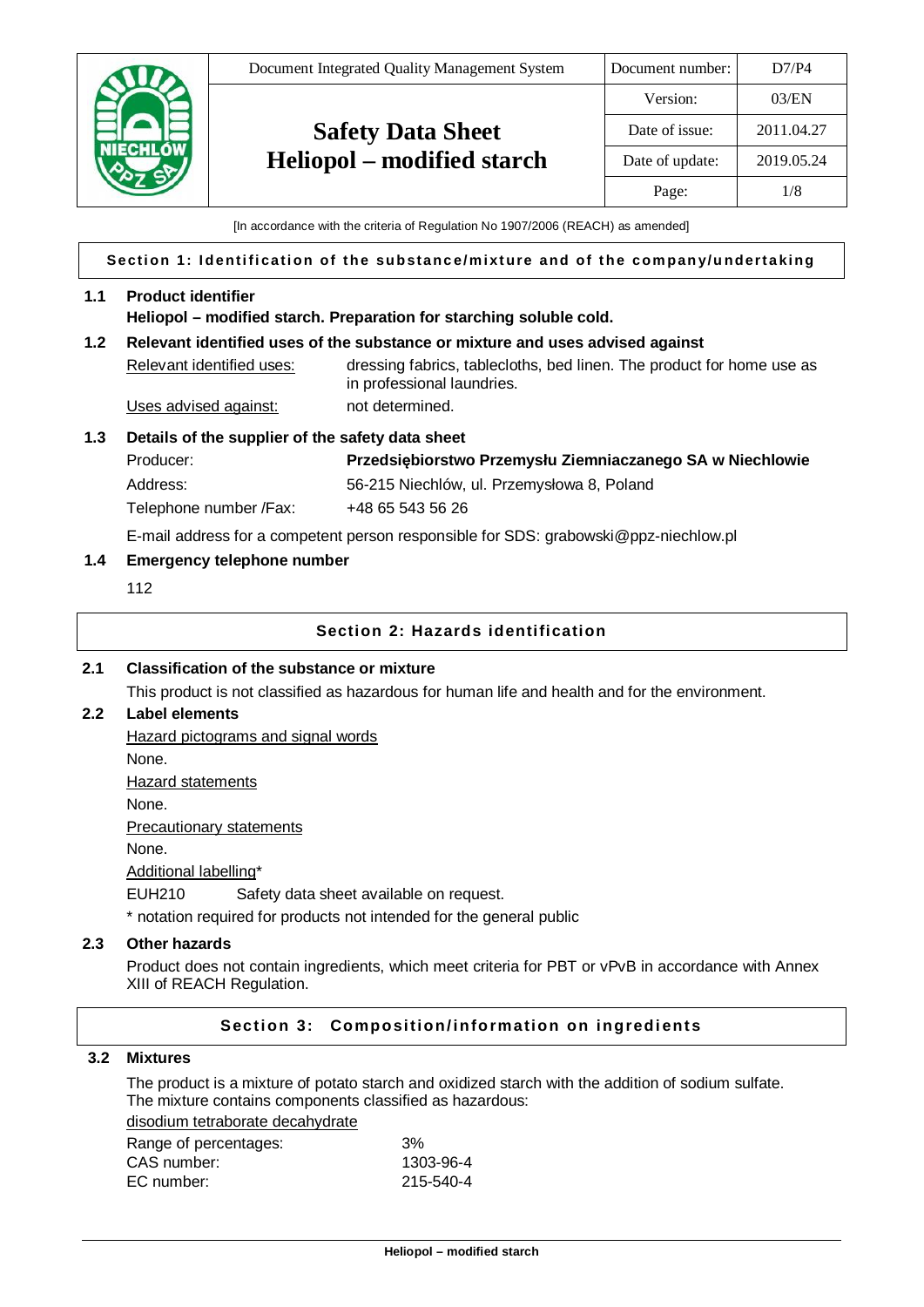| Document Integrated Quality Management System | Document number: | D7/P4      |
|-----------------------------------------------|------------------|------------|
|                                               | Version:         | 03/EN      |
| <b>Safety Data Sheet</b>                      | Date of issue:   | 2011.04.27 |
| <b>Heliopol</b> – modified starch             | Date of update:  | 2019.05.24 |
|                                               | Page:            | 2/8        |
|                                               |                  |            |

Index number: 005-011-01-1 Registration number: 01-2119490790-32-XXXX Classification acc. to 1272/2008/EC: Eye Irrit. 2 H319, Repr. 1B H360FD Specific Concentration Limits: Repr. 1B H360FD: C ≥ 8,5%

Full text of each relevant H phrase is given in section 16 of SDS.

# **Sec tion 4: First aid measures**

# **4.1 Description of first aid measures**

Skin contact: take off contaminated clothes. Wash skin with plenty of cool, running water. Consult a doctor, if disturbing symptoms occur.

Eye contact: remove any contact lenses. Immediately wash out an eye with plenty of running, cool, water with the eyelid hold wide open, for at least 15 min. Protect non-irritated eye. Consult a doctor, if disturbing symptoms occur.

Ingestion: rinse mouth with water. Consult a doctor, if disturbing symptoms occur.

Inhalation: remove to fresh air. Keep warm and calm. Consult a doctor, if disturbing symptoms occur.

# **4.2 Most import ant symptoms and effects, both acute and delayed**

Eye contact: mechanical irritation, redness, tearing.

Inhalation: high concentration of dust may cause irritation, cough.

# **4.3 Indication of any immediate medical attention and special treatment needed**

Physician makes a decision regarding further medical treatment after thoroughly examination of the injured.

| <b>Section 5:</b> | <b>Firefighting measures</b> |  |
|-------------------|------------------------------|--|
|-------------------|------------------------------|--|

# **5.1 Extinguishing media**

Suitable extinguishing media: water, extinguishing powders, alcohol resistant foam, carbon dioxide. Use extinguishing media appropriate to the burning materials in the surroundings. Unsuitable extinguishing media: water jet – risk of the propagation of the flame.

# **5.2 Special hazards arising from the substance or mixture**

May produce toxic fumes, vapours and gases of carbon oxides, sulphur oxides, sodium oxides if burning. Do not inhale combustion products – they can be dangerous for health.

# **5.3 Advice for firefighters**

High concentration of dust in the air may cause explosion. Personal protection typical in case of fire. Do not stay in the fire zone without self-contained breathing apparatus and protective clothing resistant to chemicals. Cool reservoirs at risk of fire from a safe distance water spray. Do not let extinguishing media to reach drainage system. Collect used extinguishing media. In case of fire cool endangered containers with water spray frim the safe distance.

# **Section 6: Accidental release measures**

# **6.1 Personal precautions, protective equipment and emergency procedures**

Limit the access for the outsiders into the breakdown area, until the suitable cleaning operations are completed. In case of large spills, isolate the affected area. Wear adequate personal protective equipment. Ensure adequate ventilation. Avoid dust forming and inhalation.

#### **6.2 Environmental precautions**

In case of release of large amounts of the product, it is necessary to take appropriate steps to prevent it from spreading into the environment. Notify relevant emergency services.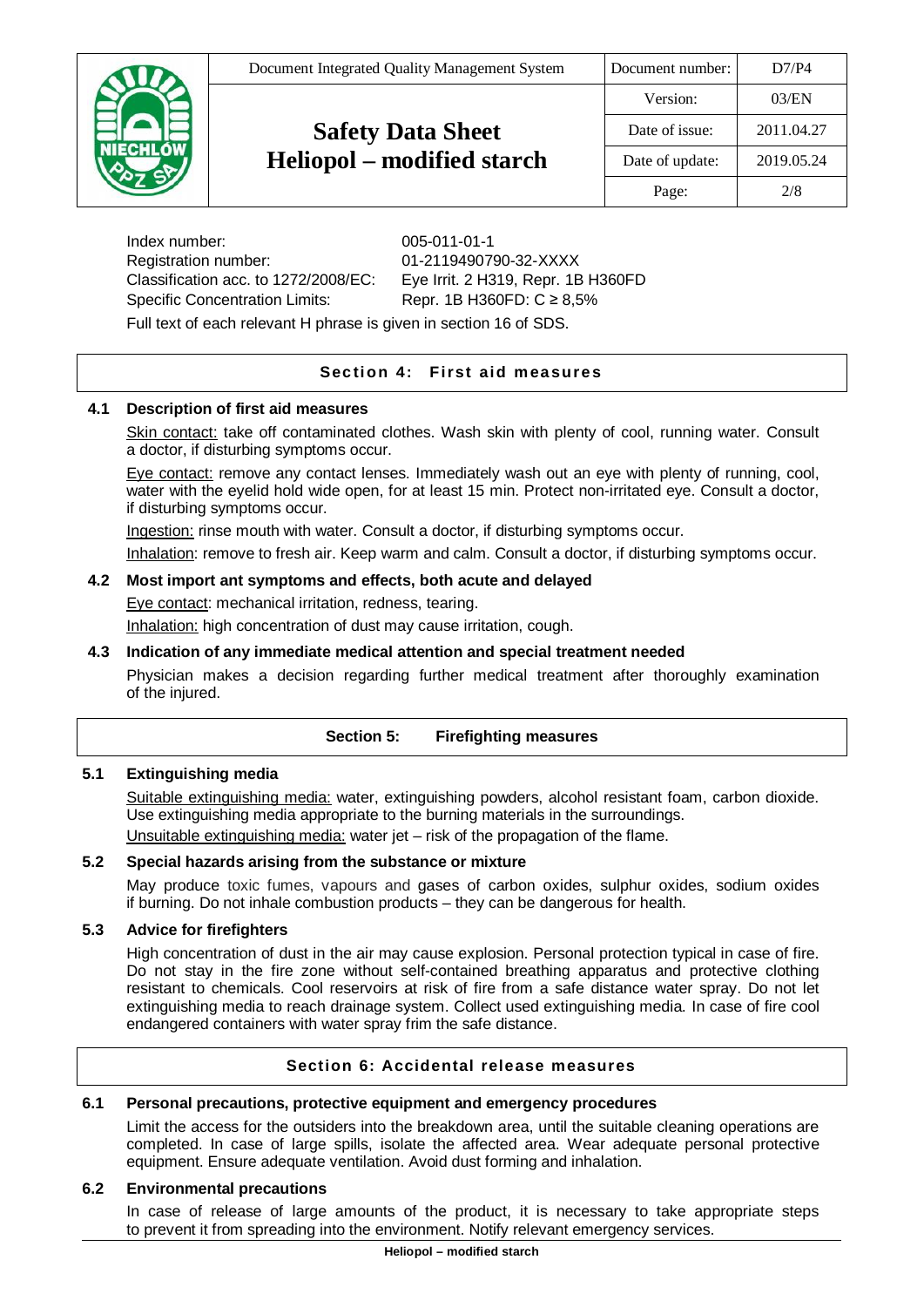| Document Integrated Quality Management System | Document number: | D7/P4      |
|-----------------------------------------------|------------------|------------|
|                                               | Version:         | 03/EN      |
| <b>Safety Data Sheet</b>                      | Date of issue:   | 2011.04.27 |
| Heliopol – modified starch                    | Date of update:  | 2019.05.24 |
|                                               | Page:            | 3/8        |

# **6.3 Methods and material for containment and cleaning up**

Collect machanically, avoid dust formation. and treat it as a waste. Clean and ventilate contaminated surface.

# **6.4 Reference to other sections**

Appropriate conduct with product wastes – section 13.

Appropriate personal protective equipment – section 8.

# **Section 7: Handling and storage**

### **7.1 Precautions for safe handling**

Handle in accordance with good occupational hygiene and safety practices. Avoid eyes contamination. Ensure adequate ventilation. Avoid dust forming and inhalation. Wash hands before break and after work. Keep unused containers closed tightly. Use only with purpose.

# **7.2 Conditions for safe storage, including any incompatibilities**

Keep only in original, tightly closed containers, in cool, dry and well-ventilated place. Keep away from foodstuffs and animal feed. Protect from water and moisture.

### **7.3 Specific end use(s)**

No information about uses other than mentioned in subsection 1.2.

# Section 8: Exposure controls/personal protection

### **8.1 Control parameters**

For substances contained in the product are not defined any occupational exposure limit values at working place in Community. Please check any national occupational exposure limit values in your country (Legal Basis: Commission Directive 2006/15/EC, 2000/39/EC, 2009/161/EC, 2017/164/EU).

| DIVEL'S Values for high editions                |                                                     |                        |
|-------------------------------------------------|-----------------------------------------------------|------------------------|
| <b>DNEL</b>                                     | disodium tetraborate decahydrate<br>[CAS 1303-96-4] |                        |
|                                                 | worker                                              | consumer               |
| skin, long-time exposure, local effect          | 42478 mg/kg                                         |                        |
| skin, long-time exposure, systemic effect       | 303,5 mg/kg                                         | $1,5 \text{ mg/kg}$    |
| oral, long-time exposure, systemic effect       |                                                     | $1,5 \text{ mg/kg}$    |
| oral, short-time exposure, systemic effect      |                                                     | $1,5 \text{ mg/kg}$    |
| inhalation, long-time exposure, systemic effect | 12,8 mg/m <sup>3</sup>                              | 6,5 mg/m <sup>3</sup>  |
| inhalation, short-time exposure, local effect   | 22,3 mg/m <sup>3</sup>                              | 22,3 mg/m <sup>3</sup> |

# DNEL's values for ingredients

#### PNEC's values for ingredients

| <b>PNEC</b>           | disodium tetraborate decahydrate<br>[CAS 1303-96-4] |
|-----------------------|-----------------------------------------------------|
| fresh water           | 1,35 mg/l                                           |
| marine water          | $1,35 \text{ mg/l}$                                 |
| fresh water sediment  | 1,85 mg/kg                                          |
| marine water sediment | 1,85 mg/kg                                          |
| soil                  | 5,4 mg/kg                                           |
| <b>STP</b>            | 1,75 mg/l                                           |
| PNEC (turquoise)      | $9,1$ mg/l                                          |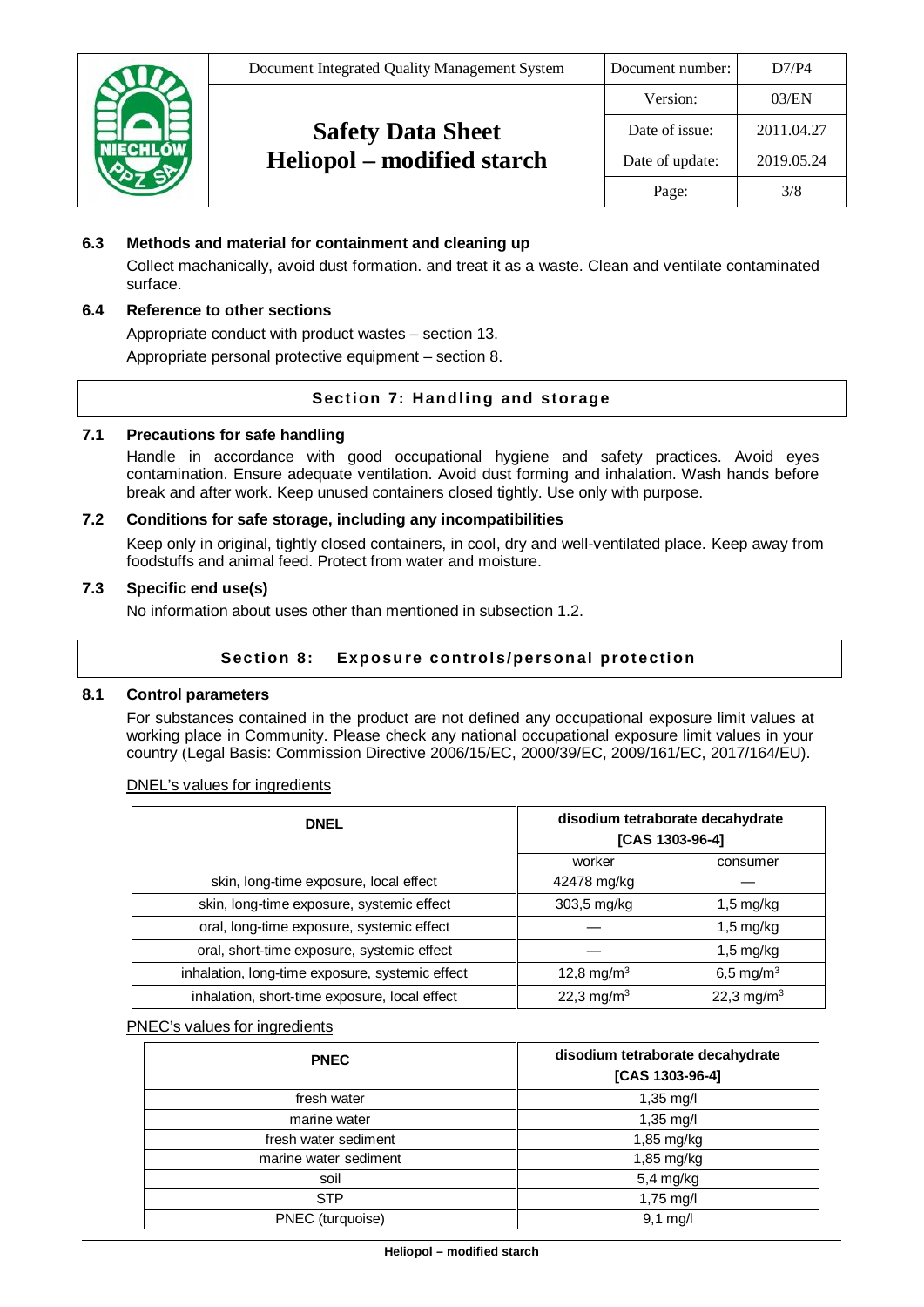

# **8.2 Exposure controls**

Use the product in accordance with good occupational hygiene and safety practices. When handlings do not eat, drink or smoke. Before break and after work wash hands. Provide effective local ventilation at the workplace. Avoid contact with eye. Do not inhale dust.

### Hand and body protection

Not required. Gloves and protective clothing are recommended while pouring large quantities of product.

### Eye protection

Not required. Safety glasses are recommended while pouring large quantities of product.

### Respiratory protection

Respiratory protection is required if in the case of dusty.

Personal protective equipment must meet requirements of Regulation 2016/425/EU. Employer is obliged to ensure equipment adequate to activities carried out, with quality demands, cleaning and maintenance.

### Thermal hazards

Not known.

#### Environmental exposure controls

Avoid release to the environment, do not enter the sewage system. Any emissions from ventilation or work process equipment should be checked to ensure they comply with the requirements of environmental protection legislation.

### Section 9: Physical and chemical properties

# **9.1 Information on basic physical and chemical properties**

|     | physical state/form:<br>colour:<br>odour:<br>odour threshold:<br>pH (solution):<br>melting point/freezing point:<br>initial boiling point and boiling range:<br>flash point:<br>evaporation rate:<br>flammability (solid, gas):<br>upper/lower flammability or explosive limits:<br>vapour pressure:<br>vapour density:<br>density:<br>solubility(ies):<br>partition coefficient: n-octanol/water:<br>auto-ignition temperature:<br>decomposition temperature: | solid/powder<br>white<br>odourless<br>not determined<br>not applicable<br>not determined<br>not applicable<br>ca. 380°C<br>not applicable<br>non-inflammable<br>not determined<br>not determined<br>not determined<br>not determined<br>soluble in water<br>not determined<br>not determined<br>not determined |
|-----|----------------------------------------------------------------------------------------------------------------------------------------------------------------------------------------------------------------------------------------------------------------------------------------------------------------------------------------------------------------------------------------------------------------------------------------------------------------|----------------------------------------------------------------------------------------------------------------------------------------------------------------------------------------------------------------------------------------------------------------------------------------------------------------|
|     |                                                                                                                                                                                                                                                                                                                                                                                                                                                                |                                                                                                                                                                                                                                                                                                                |
|     | explosive properties:                                                                                                                                                                                                                                                                                                                                                                                                                                          | high concentration of dust may create explosive<br>mixture with air                                                                                                                                                                                                                                            |
|     | oxidising properties:                                                                                                                                                                                                                                                                                                                                                                                                                                          | not display                                                                                                                                                                                                                                                                                                    |
|     | viscosity (solution):                                                                                                                                                                                                                                                                                                                                                                                                                                          | not determined                                                                                                                                                                                                                                                                                                 |
| 9.2 | <b>Other information</b>                                                                                                                                                                                                                                                                                                                                                                                                                                       |                                                                                                                                                                                                                                                                                                                |

# No additional test results.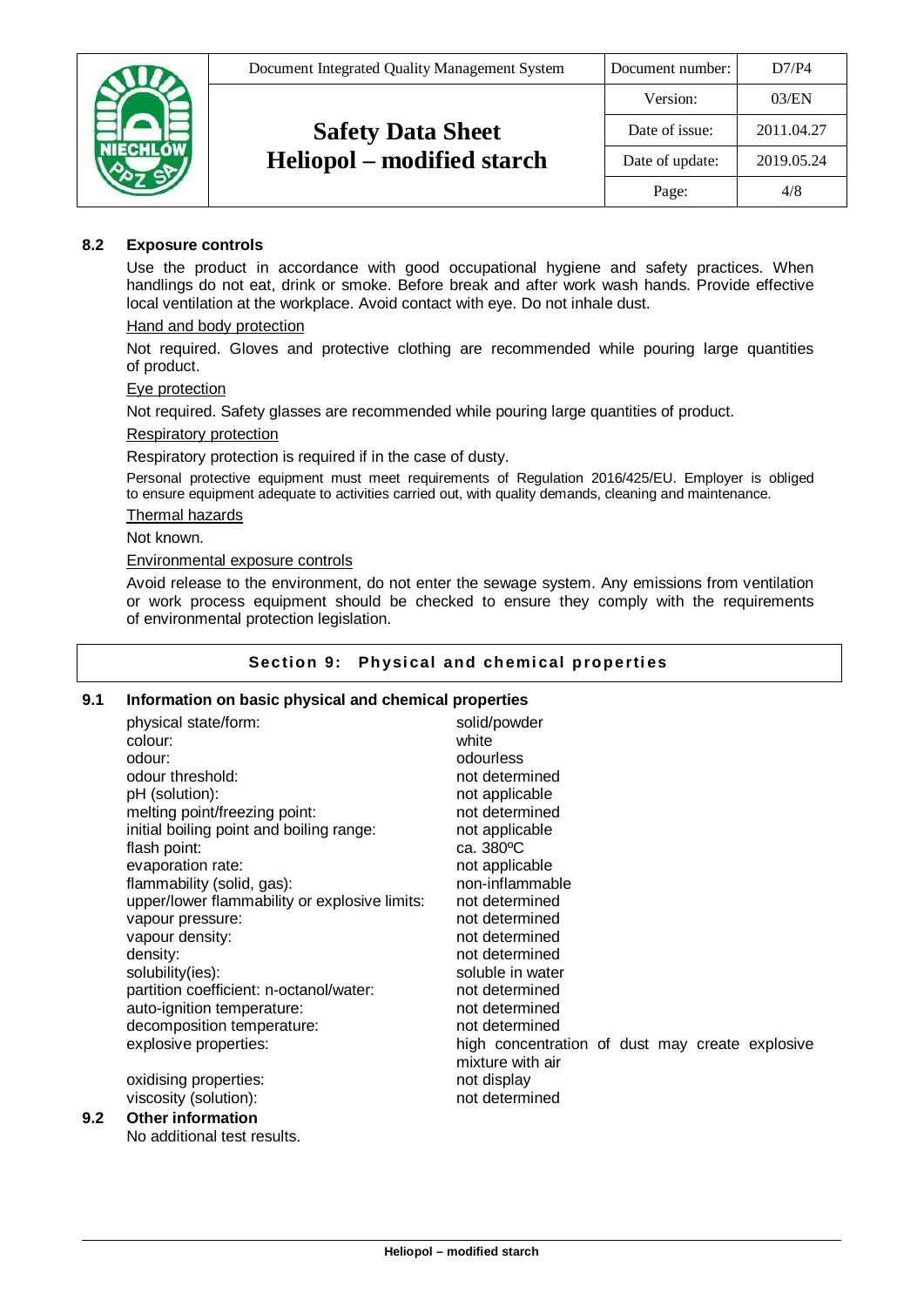|                 | Document Integrated Quality Management System | Document number: | D7/P4      |
|-----------------|-----------------------------------------------|------------------|------------|
|                 |                                               | Version:         | 03/EN      |
|                 | <b>Safety Data Sheet</b>                      | Date of issue:   | 2011.04.27 |
| <b>IIECHLÓW</b> | <b>Heliopol</b> – modified starch             | Date of update:  | 2019.05.24 |
|                 |                                               | Page:            | 5/8        |

# **Section 10: Stability and reactivity**

# **10.1 Reactivity**

The product does not polymerize. Product dust may form explosive mixtures with air. More infromation in subsections 10.3-10.5.

### **10.2 Chemical stability**

The product is stable under normal conditions.

#### **10.3 Possibility of hazardous reactions**

Not known.

### **10.4 Conditions to avoid**

Avoid moisture.

#### **10.5 Incompatible materials**

Strong oxidisers.

### **10.6 Hazardous decomposition products**

Not known.

# **Section 11: Toxicological information**

### **11.1 Information on toxicological effects**

Information regarding acute and/or delayed results of the exposure was defined on the basis of the information on product's classification and/or toxicological studies as well as the experience and knowledge of the manufacturer.

# **Toxicity of ingredients**

disodium tetraborate decahydrate [CAS 1303-96-4]

| $LD_{50}$ (oral, rat)<br>LD <sub>50</sub> (skin, rabbit)<br>$LC_{50}$ (inhalation, rat) | 6 000 mg/kg<br>> 2 000 mg/kg<br>$> 2$ mg/l |
|-----------------------------------------------------------------------------------------|--------------------------------------------|
| sodium sulphate [CAS 7757-82-6]                                                         |                                            |
| $LD_{50}$ (oral, mouse)<br>$LDL0$ (intravenously, rabbit)<br><b>Toxicity of mixture</b> | 6 000 mg/kg<br>4470 mg/kg                  |
| Acute toxicity                                                                          |                                            |
| Based on available data, the classification criteria are not met.                       |                                            |
| <b>Skin corrosion/irritation</b>                                                        |                                            |
| Based on available data, the classification criteria are not met.                       |                                            |
| Serious eye damage/irritation                                                           |                                            |
| Based on available data, the classification criteria are not met.                       |                                            |
| <b>Respiratory or skin sensitization</b>                                                |                                            |
| Based on available data, the classification criteria are not met.                       |                                            |
| <b>Germ cell mutagenicity</b>                                                           |                                            |
| Based on available data, the classification criteria are not met.                       |                                            |
| Carcinogenicity                                                                         |                                            |
| Danast an ann atalanta state tha atacaitheathan amhamacan ann na t-                     |                                            |

Based on available data, the classification criteria are not met.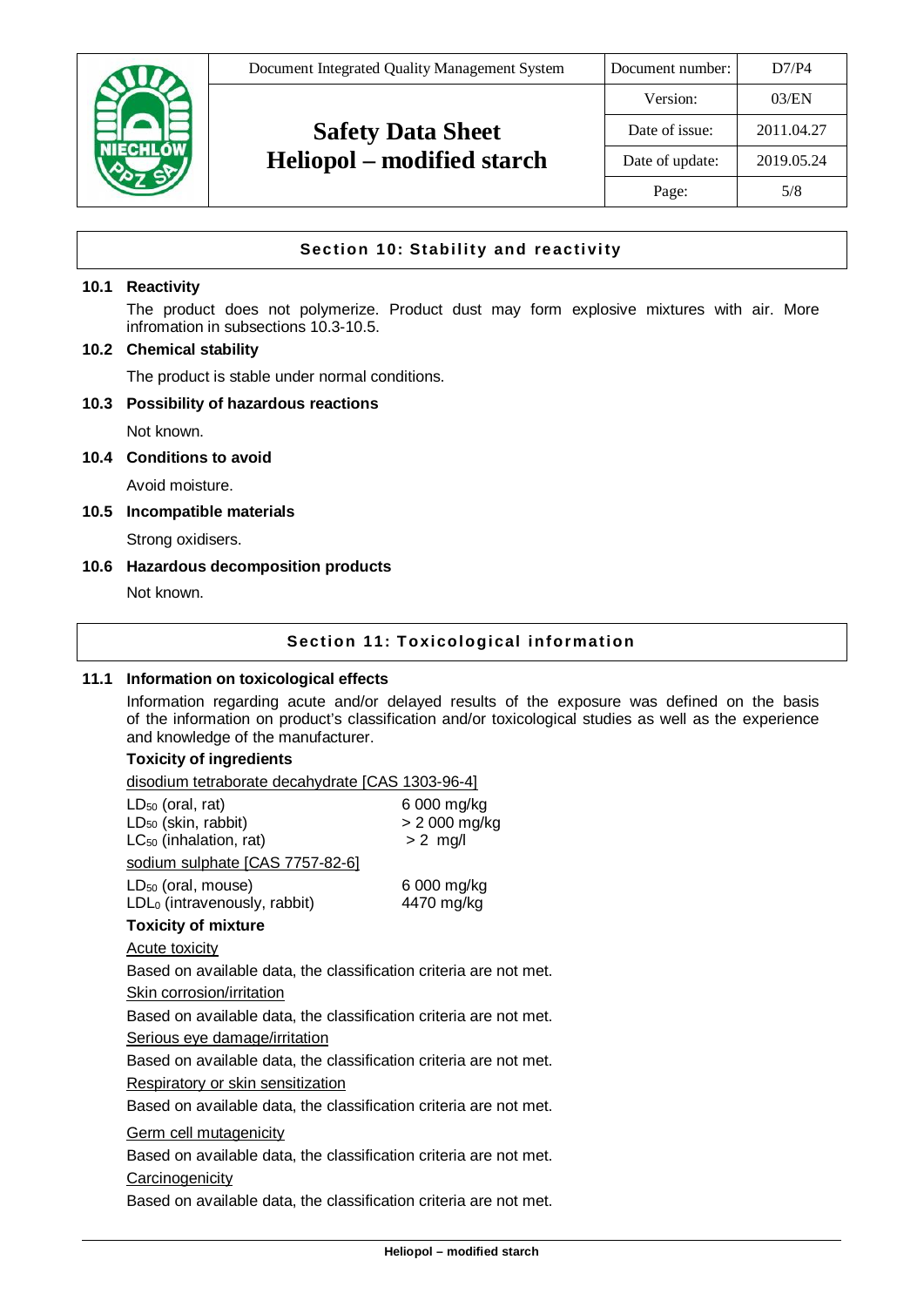|                 | Document Integrated Quality Management System | Document number: | D7/P4      |
|-----------------|-----------------------------------------------|------------------|------------|
|                 |                                               | Version:         | 03/EN      |
|                 | <b>Safety Data Sheet</b>                      | Date of issue:   | 2011.04.27 |
| <b>NIECHLÓW</b> | Heliopol – modified starch                    | Date of update:  | 2019.05.24 |
|                 |                                               | Page:            | 6/8        |
|                 |                                               |                  |            |

Reproductive toxicity Based on available data, the classification criteria are not met. STOT-single exposure Based on available data, the classification criteria are not met. STOT-repeated exposure Based on available data, the classification criteria are not met. Aspiration hazard Based on available data, the classification criteria are not met.

# **Section 12: Ecological information**

# **12.1 Toxicity**

# **Toxicity of ingredients**

### disodium tetraborate decahydrate [CAS 1303-96-4]

| Toxicity for algae EC <sub>50</sub><br>Toxicity for daphnia LC <sub>50</sub><br>Toxicity for fish LC <sub>50</sub> | 40 mgB/l/72h (Pseudokirchneriella subcapitata)<br>133 mgB/l/48h (Daphnia magna)<br>79,7 mgB/l/96h (Pimephales promelas) |
|--------------------------------------------------------------------------------------------------------------------|-------------------------------------------------------------------------------------------------------------------------|
| sodium sulphate [CAS 7757-82-6]                                                                                    |                                                                                                                         |
| Toxicity for algae                                                                                                 | 1 900 mg/l/5 days (Nitzschia linearis)                                                                                  |
| Toxicity for daphnia EC <sub>50</sub>                                                                              | 4 547 mg/l/100h (Daphnia magna)                                                                                         |
| Toxicity for fish LC <sub>50</sub>                                                                                 | 13 500 mg/l/96h (Lepomis macrochirus)                                                                                   |

#### **Toxicity of mixture**

Product is not classified as hazardous for the environment.

# **12.2 Persistence and degradability**

Disodium tetraborate decahydrate biodegradable natural borates. Boron is an element occurring naturally in the environment. Biodegradability does not apply to inorganic products (sodium sulfate).

### **12.3 Bioaccumulative potential**

Bioaccumulation is not expected.

### **12.4 Mobility in soil**

Mobility of components of the mixture depends on the hydrophilic and hydrophobic properties and biotic and abiotic conditions of soil, including its structure, climatic conditions, seasons and soil organisms.

# **12.5 Results of PBT and vPvB assessment**

The product does not contain any Persistent, Bioaccumulative and Toxic substance (PBT) and very Persistent, very Bioaccumulative substance (vPvB).

# **12.6 Other adverse effects**

Product is not classified as hazardous to the ozone layer. Consider other harmful effects of individual components of the mixture on the environment (eg, endocrine disrupting potential, global warming potential).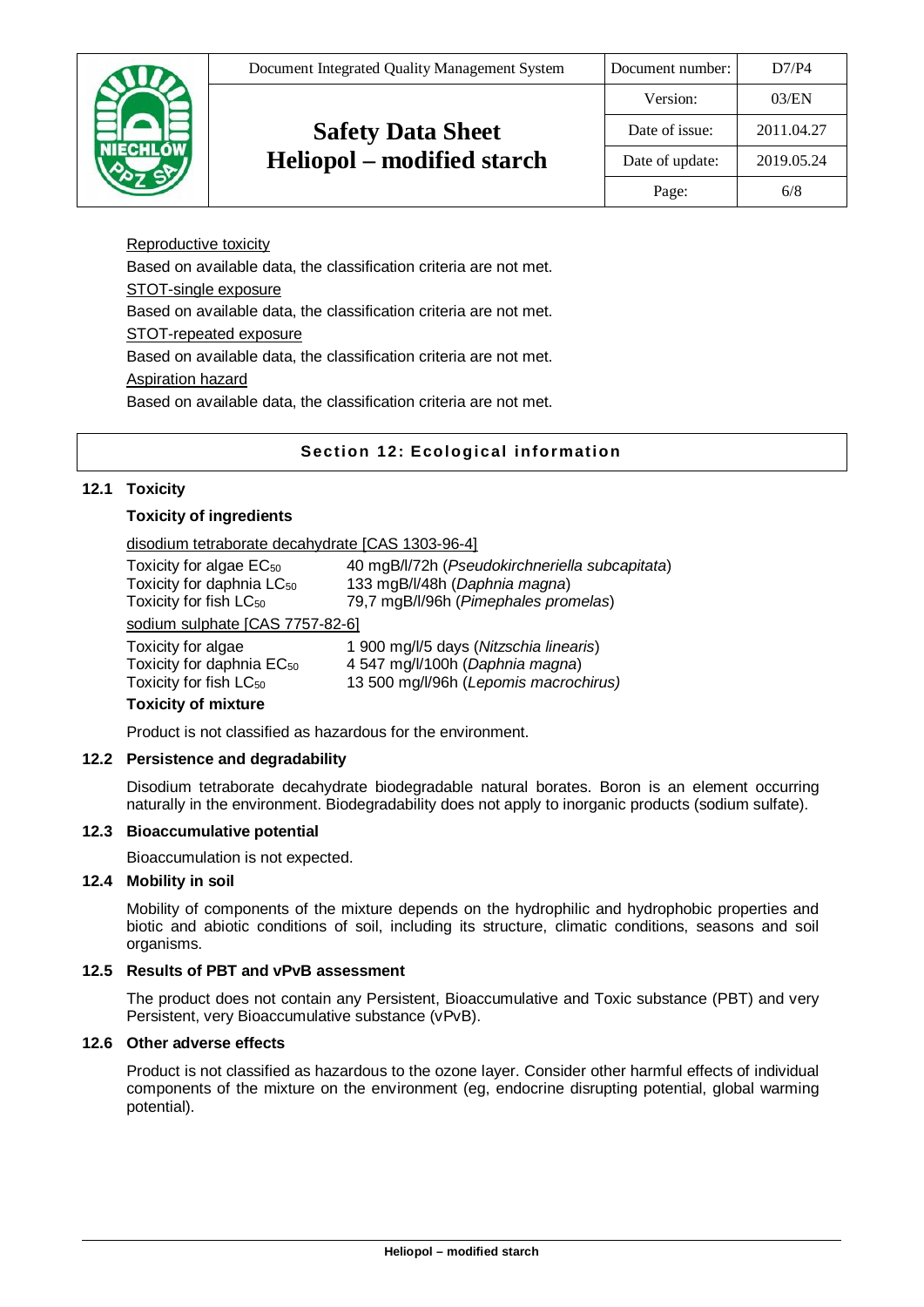

# **Section 13: Disposal considerations**

### **13.1 Waste treatment methods**

Disposal methods for the product: disposal in accordance with the local legislation. Store product wastes in original containers. Recycling is preferable. The proposed code: 07 07 99 (wastes not otherwise specified). Waste code should be given at the place of manufacture.

Disposal methods for used packing: reuse/recycling/liquidation of empty containers should be carried out in accordance with the local legislation. Only completely emptied packaging can be recycled. Legal basis: Directive 2008/98/EC as amended, 94/62/EC as amended.

# **Section 14: Transport information**

### **14.1 UN number**

Not applicable, product is not classified as dangerous during transport.

### **14.2 UN proper shipping name**

Not applicable.

- **14.3 Transport hazard class(es)** Not applicable.
- **14.4 Packing group** Not applicable.
- **14.5 Environmental hazards**

Not applicable.

**14.6 Special precautions for user**

# Not required.

# **14.7 Transport in bulk according to Annex II of Marpol and the IBC Code**

Not applicable.

# **Section 15: Regulatory information**

# **15.1 Safety, health and environmental regulations/legislation specific for the substance or mixture**

**Regulation (EC) No 1907/2006** of the European Parliament and of the Council of 18 December 2006 concerning the Registration, Evaluation, Authorization and Restriction of Chemicals (REACH), establishing a European Chemicals Agency, amending Directive 1999/45/EC and repealing Council Regulation (EEC) No 793/93 and Commission Regulation (EC) No 1488/94 as well as Council Directive 76/769/EEC and Commission Directives 91/155/EEC, 93/67/EEC, 93/105/EC and 2000/21/EC as amended.

**Regulation (EC) No 1272/2008** of the European Parliament and of the Council of 16 December 2008 on classification, labelling and packaging of substances and mixtures, amending and repealing Directives 67/548/EEC and 1999/45/EC, and amending Regulation (EC) No 1907/2006 (Text with EEA relevance) as amended.

**Comission Regulation (EU) 2015/830** of 28 May 2015 amending Regulation (EC) No 1907/2006 of the European Parliament and of the Council on the Registration, Evaluation, Authorisation and Restriction of Chemicals (REACH).

**Directive 2008/98/EC** of the European Parliament and of the Council of 19 November 2008 on waste and repealing certain Directives as amended.

**European Parliament and Council Directive 94/62/EC** of 20 December 1994 on packaging and packaging waste as amended.

**Commission Directive 2000/39/EC** of 8 June 2000 establishing a first list of indicative occupational exposure limit values in implementation of Council Directive 98/24/EC on the protection of the health and safety of workers from the risks related to chemical agents at work.